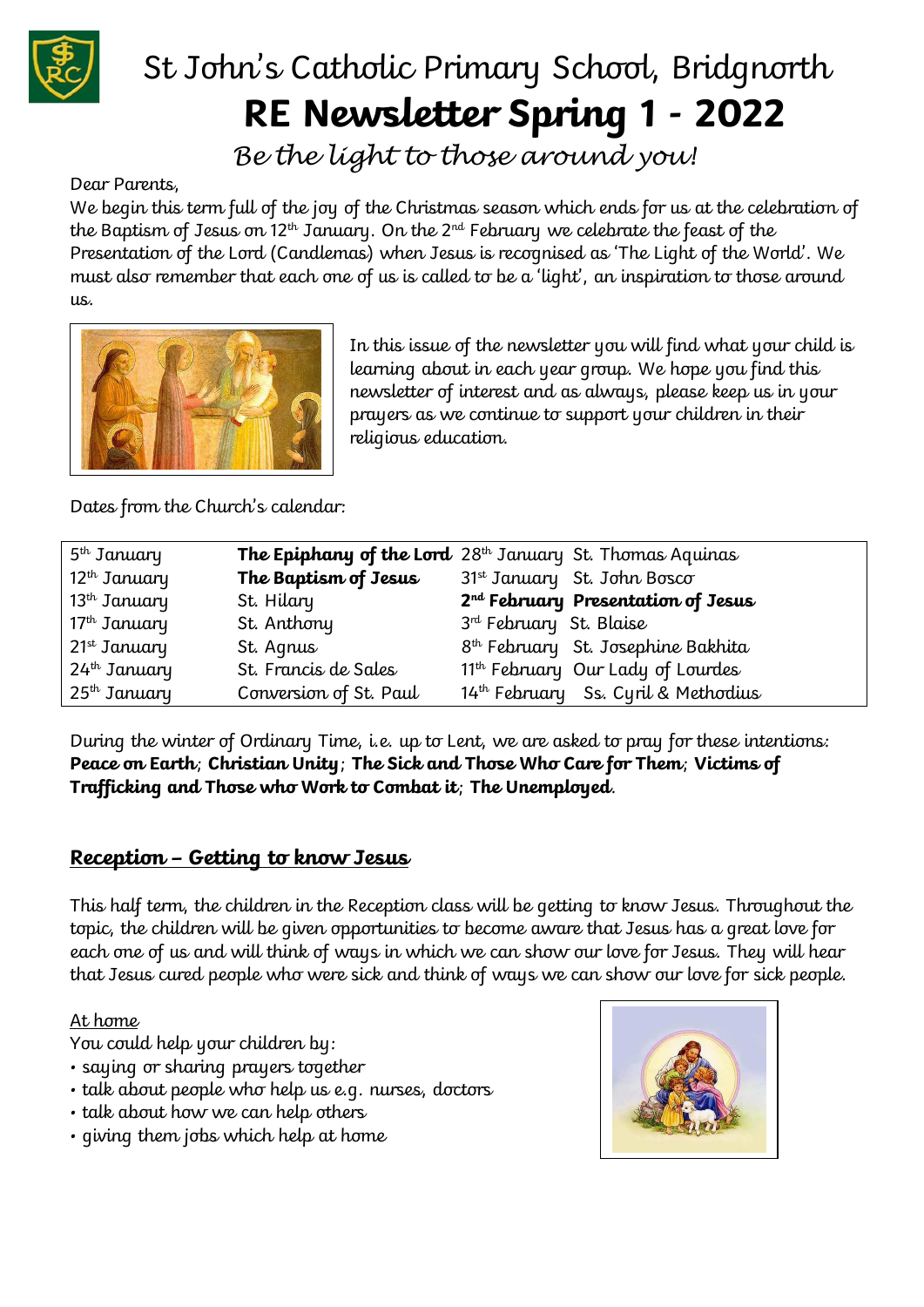## **Year 1 – Families and Celebrations**

"**The Christian family … can and should be called a domestic church. It is a community of faith, hope and charity**"



Catechism of the Catholic Church

The children will learn about what it means to be a member of a family and to be a member of the school community. They will learn what it means to belong to the Church family.

They will hear how Jesus' family took him to the Temple and think about why this was a special occasion. They will learn about some of the celebrations in the Church and why we celebrate these occasions.

#### At home

You could help your children by:

- discussing the importance of celebrations in our lives
- encourage children to think about Church celebrations e.g. Christmas, Easter etc

# **Year 2 – The Good News**

# "**Jesus is sent to preach good news to the poor. Jesus identifies himself with the poor of every kind and makes active love toward them the condition for entering his kingdom.**"

Catechism of the Catholic Church

The children will learn that Jesus brought the good news of God's love and that this changed people's lives. They will learn that Jesus used his power to help others and reflect on the importance of these events.

They will reflect on how they can bring good news to their family and friends.

At home

You could help your children by:

- highlighting opportunities when they can give thanks to God
- read stories about Jesus helping people, e.g. The feeding of the 5000

# **Year 3— Called to Change**

"**During his public life Jesus not only forgave sins, but also made plain the effect of this forgiveness: he reintegrated forgiven sinners into the community … from which sin had alienated or even excluded them. A remarkable sign of this is the fact that Jesus receives sinners at his table.**" Catechism of the Catholic Church

The children will develop their understanding that Jesus called people to change, to turn away from sin and receive the love of God. They will learn that it is not always easy to change and find out about some individuals who changed through the help of Jesus. They will learn that the Sacrament of Reconciliation is a celebration of God's love and forgiveness and begin to learn an Act of Sorrow. They will learn that Lent is a time to change in order to prepare for Easter.

#### At home

You could help your children by:

• thinking about how Jesus changes our lives